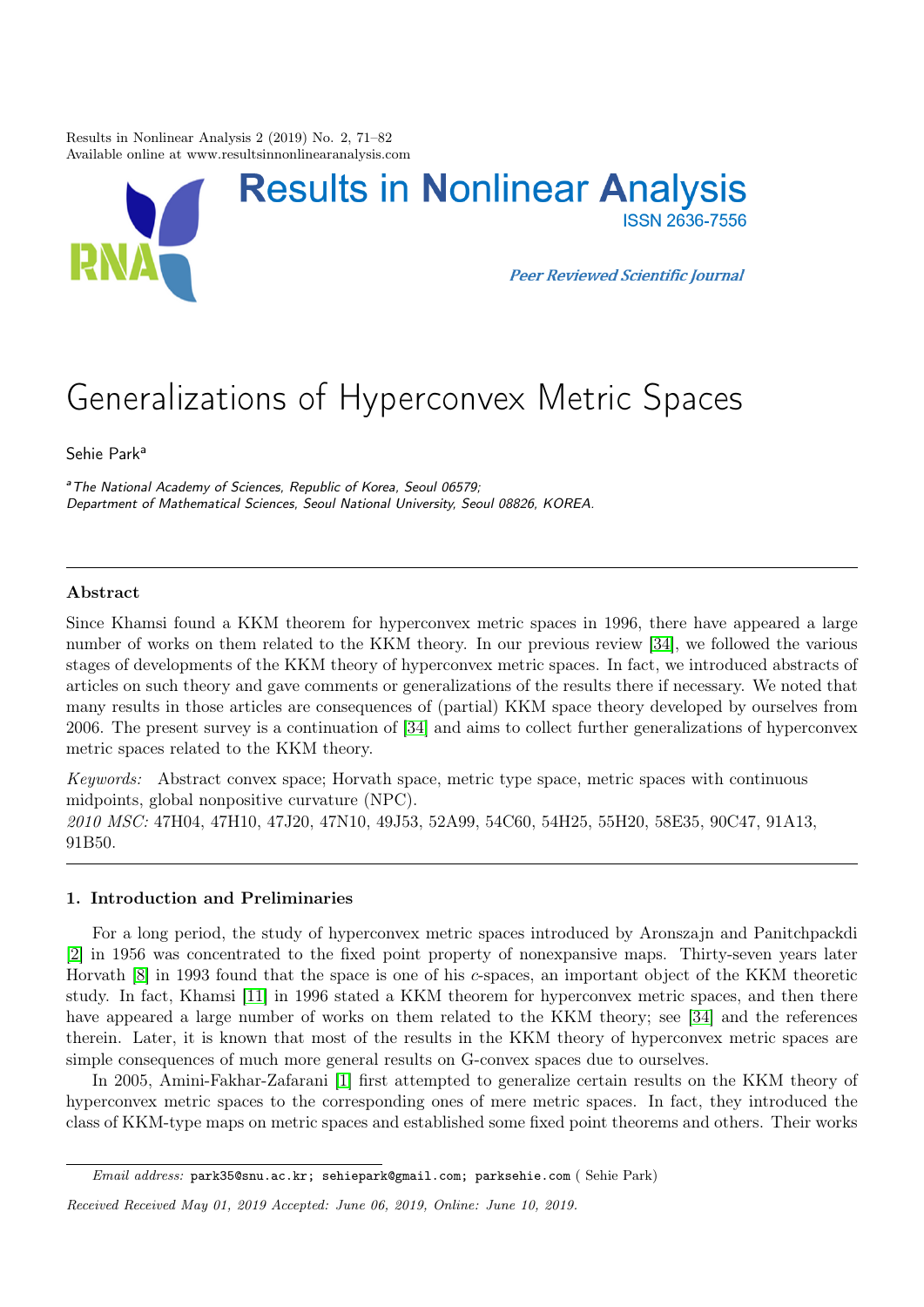are extended by Turkoglu-Abuloha-Abdeljawad [\[43\]](#page-11-2), Khamsi-Hussain [\[12\]](#page-11-3), Hussain-Shah [\[10\]](#page-11-4), and others for various metric type spaces.

Since 2006, we generalized G-convex spaces to abstract convex spaces and introduced the multimap classes  $\Re \mathfrak{C}$  and  $\Re \mathfrak{D}$  related to generalizations of KKM maps; see [\[21\]](#page-11-5)-[\[28\]](#page-11-6). As applications of our new KKM theory of abstract convex spaces, in our previous work [\[35\]](#page-11-7), we deduced generalizations of recent results on KKM maps on metric spaces in Amini et al. [\[1\]](#page-10-2) and known generalized KKM theorems on hyperconvex metric spaces.

More recently, Horvath [\[9\]](#page-11-8) in 2009 introduced continuous midpoint spaces as a generalization of various types of metric spaces. Niculescu and Roventa [\[17\]](#page-11-9) in 2009 extended Fan's minimax inequality to the context of metric spaces with global nonpositive curvature (NPC). As a consequence, a general result on the existence of a Nash equilibrium is obtained by them. Note that such spaces in [\[9\]](#page-11-8) and [\[17\]](#page-11-9) contain hyperconvex metric spaces as one of typical examples.

Our aim in this article is to introduce such various generalizations of hyperconvex metric spaces and to deepen the understanding of their nature.

This article is organized as follows: Section 2 recalls the several stages of extensions of hyperconvex metric spaces to various subclasses of abstract convex spaces. In Section 3, some contents of our KKM theory and one of the most general KKM type theorems are introduced. Section 4 devotes to metric abstract convex spaces and their basic properties. In Section 5, some metric type spaces extending hyperconvex metric spaces in [\[1,](#page-10-2) [10,](#page-11-4) [12,](#page-11-3) [43\]](#page-11-2) are introduced, and note that the spaces in [\[10,](#page-11-4) [12\]](#page-11-3) are not known to be partial KKM spaces. Section 6 devotes to introduce continuous midpoint spaces due to Horvath [\[9\]](#page-11-8) generalizing hyperconvex metric spaces and many KKM theorems. In Section 7, global nonpositive curvature (NPC) spaces due to Niculescu and Rovenţa [\[17\]](#page-11-9) are introduced. This kind of spaces are rich sources of partial KKM spaces extending hyperconvex metric spaces. Section 8 devotes to  $\aleph_0$ -hyperconvexity of Espinola and Lopez [\[6\]](#page-10-3) and  $\aleph_0$ -spaces due to El Bansami and Riahi [\[5\]](#page-10-4). Finally, in Section 9, we introduce some recent works related to the subject of this article which appeared after our previous historical article [\[34\]](#page-11-0) in 2015.

#### 2. From hyperconvex spaces to partial KKM spaces

In this section, we follow our previous works and the references therein. The following is due to Aronszajn and Panitchpakdi [\[2\]](#page-10-0) in 1956:

**Definition.** A metric space  $(H, d)$  is said to be *hyperconvex* if  $\bigcap_{\alpha} B(x_{\alpha}, r_{\alpha}) \neq \emptyset$  for any collection  ${B(x_\alpha, r_\alpha)}$  of closed balls in H for which  $d(x_\alpha, x_\beta) \leq r_\alpha + r_\beta$ .

It is known that a normed vector space X is not hyperconvex in general, and the spaces  $(\mathbb{R}^n, ||\cdot||_{\infty}), l^{\infty}$ ,  $L^{\infty}$  and R-trees are hyperconvex.

A nonempty topological space X is *homotopically trivial* if for any natural number  $n$  and any continuous function  $f: \vartheta \Delta_n \to X$ , defined on the boundary of the standard *n*-dimensional simplex  $\Delta_n$ , there exists its continuous extension  $g : \Delta_n \to X$ .

Let  $\langle D \rangle$  be the class of all nonempty finite subsets of a nonempty set D. We derived the following in 2019 [\[40\]](#page-11-10):

**Definition.** A triple  $(X \supset D; \Gamma)$  is called a *Horvath space* if X is a topological space and  $\Gamma = {\Gamma_A}$  a family of homotopically trivial subsets of X indexed by  $A \in \langle D \rangle$  such that  $\Gamma_A \subset \Gamma_B$  whenever  $A \subset B \in \langle D \rangle$ .

When  $D = X$  and  $\Gamma = {\Gamma_A}$  is a family of contractible subsets of X,  $(X; \Gamma) := (X, X; \Gamma)$  is called a c-space by Horvath [\[6,](#page-10-3) [7\]](#page-10-5) or an H-space by Bardaro and Ceppitelli [\[4\]](#page-10-6).

Horvath noted that a torus, the Möbius band, or the Klein bottle can be regarded as c-spaces, and are examples of compact c-spaces without having the fixed point property.

For any hyperconvex metric space  $(H, d)$ , an *admissible subset* is defined and denoted by

 $BI(A) = ad(A) := \bigcap \{B \subset M \mid B \text{ is a closed ball in } H \text{ such that } A \subset B\}$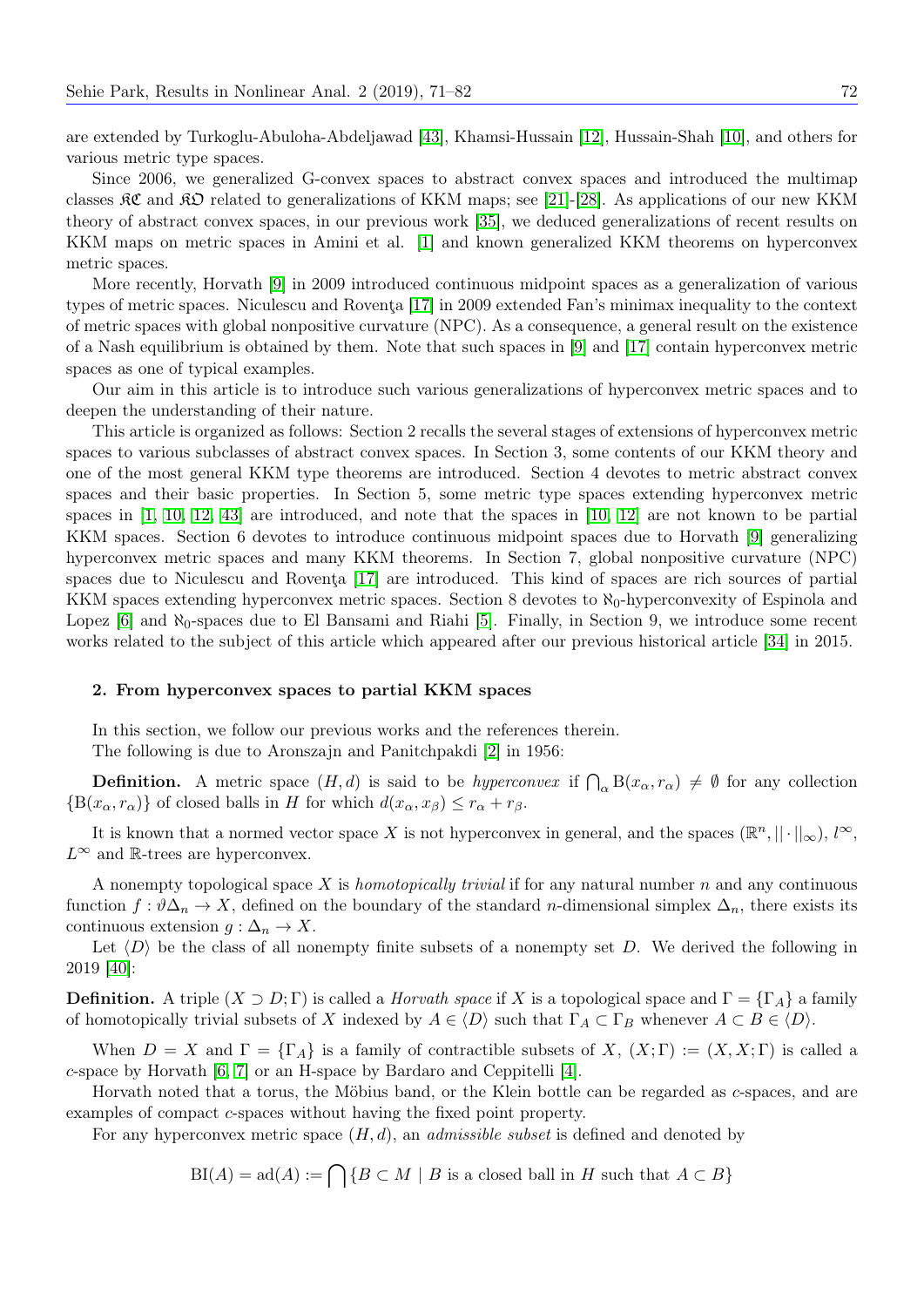for each  $A \in \langle H \rangle$ .

Since each admissible subset of a hyperconvex metric space is hyperconvex and hence contractible, the following is due to Horvath [\[9\]](#page-11-8):

**Lemma 2.1.** Any hyperconvex metric space H is a c-space  $(H; \Gamma)$ , where  $\Gamma_A = \text{BI}(A)$  for each  $A \in \langle H \rangle$ .

Note that a Horvath space becomes clearly the following well-known type of spaces due to ourselves.

**Definition.** A generalized convex space or a G-convex space  $(X, D; \Gamma)$  is an abstract convex space such that for each  $A \in \langle D \rangle$  with the cardinality  $|A| = n + 1$ , there exists a continuous function  $\phi_A : \Delta_n \to \Gamma(A)$  such that  $J \in \langle A \rangle$  implies  $\phi_A(\Delta_J) \subset \Gamma(J)$ . Here,  $\Delta_J$  is the face of  $\Delta_n$  corresponding to  $J \in \langle A \rangle$ .

**Definition.** A space having a family  $\{\phi_A\}_{A\in\langle D\rangle}$  or simply a  $\phi_A$ -space

 $(X, D; {\phi_A}_{A \in \langle D \rangle})$  or simply  $(X, D; \phi_A)$ 

consists of a topological space X, a nonempty set D, and a family of continuous functions  $\phi_A : \Delta_n \to X$ (that is, singular *n*-simplices) for  $A \in \langle D \rangle$  with the cardinality  $|A| = n + 1$ .

Finally we introduced the following in 2006; see [\[21\]](#page-11-5)-[\[26\]](#page-11-11):

**Definition.** An abstract convex space  $(E, D; \Gamma)$  consists of a topological space E, a nonempty set D, and a multimap  $\Gamma : \langle D \rangle \to E$  with nonempty values  $\Gamma_A := \Gamma(A)$  for  $A \in \langle D \rangle$ , where  $\langle D \rangle$  is the set of all nonempty finite subsets of D, such that, for any  $D' \subset D$ , the  $\Gamma$ -convex hull of  $D'$  is denoted and defined by

$$
\mathrm{co}_{\Gamma}D':=\bigcup\{\Gamma_A\mid A\in\langle D'\rangle\}\subset E.
$$

A subset X of E is called a  $\Gamma$ -convex subset of  $(E, D; \Gamma)$  relative to D' if for any  $N \in \langle D' \rangle$ , we have  $\Gamma_N \subset X$ , that is,  $\text{co}_{\Gamma} D' \subset X$ .

When  $D \subset E$ , a subset X of E is said to be  $\Gamma$ -convex if  $\text{co}_{\Gamma}(X \cap D) \subset X$ ; in other words, X is  $\Gamma$ -convex relative to  $D' := X \cap D$ .

In case  $E = D$ , let  $(E; \Gamma) := (E, E; \Gamma)$ .

**Definition.** Let  $(E, D; \Gamma)$  be an abstract convex space and Z be a set. For a multimap  $F : E \to Z$  with nonempty values, if a multimap  $G : D \longrightarrow Z$  satisfies

$$
F(\Gamma_N) \subset G(N) := \bigcup_{y \in N} G(y) \quad \text{for all } N \in \langle D \rangle,
$$

then G is called a KKM map with respect to F. A KKM map  $G: D \to E$  is a KKM map with respect to the identity map  $1<sub>E</sub>$ .

**Definition.** A multimap  $F : E \to Z$  to a set Z is called a  $\mathcal{R}$ -map if, for a KKM map  $G : D \to Z$  with respect to F, the family  $\{G(y)\}_{y\in D}$  has the finite intersection property. We denote

$$
\mathfrak{K}(E, Z) := \{ F : E \multimap Z \mid F \text{ is a } \mathfrak{K}\text{-map} \}.
$$

Similarly, when Z is a topological space, a  $\Re\mathfrak{C}$ -map is defined for closed-valued maps G, and a  $\Re\mathfrak{D}$ -map for open-valued maps G. In this case, we denote  $F \in \mathfrak{RC}(E, Z)$  [resp.  $F \in \mathfrak{RO}(E, Z)$ ].

**Definition.** The partial KKM principle for an abstract convex space  $(E, D; \Gamma)$  is the statement  $1_E \in$  $\mathcal{RC}(E, E)$ ; that is, for any closed-valued KKM map  $G : D \multimap E$ , the family  ${G(y)}_{y\in D}$  has the finite intersection property. The KKM principle is the statement  $1_E \in \mathcal{RC}(E, E) \cap \mathcal{RD}(E, E)$ ; that is, the same property also holds for any open-valued KKM map.

An abstract convex space is called a *(partial) KKM space* if it satisfies the *(partial) KKM principle*, respectively.

Our KKM theory concerns with the study of partial KKM spaces and their applications.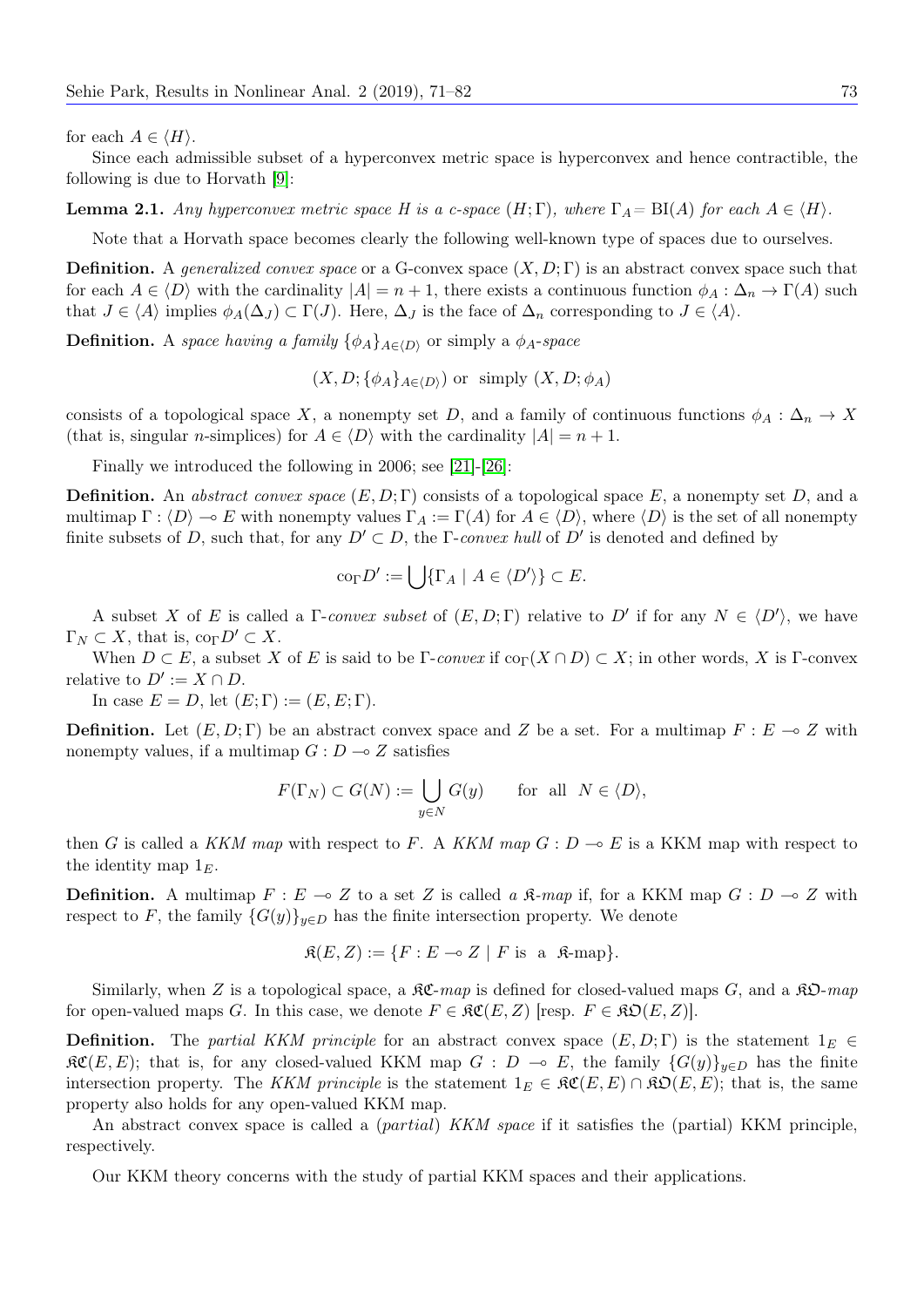Now we have the following diagram of subclasses for abstact convex spaces  $(E, D; \Gamma)$ :

Simplex  $\implies$  Convex subset of a t.v.s.  $\implies$  Lassonde's convex space

 $\implies$  Horvath space  $\implies$  G-convex space  $\iff \phi_A$ -space

 $\Rightarrow$  KKM space  $\Rightarrow$  Partial KKM space

 $\implies$  Abstract convex space.

For typical examples of KKM spaces, see [\[31,](#page-11-12) [37,](#page-11-13) [38\]](#page-11-14) and the references therein.

# 3. Contents of the KKM theory

Recall that KKM spaces satisfy a large number of results of our [\[30,](#page-11-15) [31\]](#page-11-12).

For example, in [\[30\]](#page-11-15), we derived generalized forms of the Ky Fan minimax inequality, the von Neumann-Sion minimax theorem, the von Neumann–Fan intersection theorem, the Fan type analytic alternative, and the Nash equilibrium theorem for partial KKM spaces. Consequently, our results in [\[30\]](#page-11-15) unify and generalize most of previously known particular cases of the same nature.

Moreover, in [\[31\]](#page-11-12), we clearly derived a sequence of a dozen statements which characterize the KKM spaces and equivalent formulations of the partial KKM principle. As their applications, we add more than a dozen statements including generalized formulations of von Neumann minimax theorem, von Neumann intersection lemma, the Nash equilibrium theorem, the Fan type minimax inequalities, and several variational inequality results for any KKM spaces. Consequently, [\[31\]](#page-11-12) unifies and enlarges previously known many proper examples of such statements for particular types of partial KKM spaces. For some corrections, see [\[33\]](#page-11-16).

From Lemma 2.1, we have

Lemma 3.1. Every hyperconvex metric space is a KKM metric space, that is, a metric space satisfying the KKM principle.

From this, hyperconvex metric spaces satisfy all of the results in the KKM theory appeared in [\[30,](#page-11-15) [31\]](#page-11-12) and many other works of ourselves. Moreover, the following useful result is due to Horvath [\[8\]](#page-10-1):

Lemma 3.2. Any hyperconvex metric space is a a complete metric l.c. space.

Now we prepare to introduce one of the most general forms of the KKM theorem. Consider the following related four conditions for a map  $G: D \to Z$  with a topological space Z:

- (a)  $\bigcap_{y\in D} G(y) \neq \emptyset$  implies  $\bigcap_{y\in D} G(y) \neq \emptyset$ .
- (b)  $\bigcap_{y\in D} G(y) = \bigcap_{y\in D} G(y)$  (G is intersectionally closed-valued).
- (c)  $\bigcap_{y\in D} G(y) = \bigcap_{y\in D} G(y)$  (G is transfer closed-valued).

(d)  $G$  is closed-valued.

Note that Luc et al. [\[16\]](#page-11-17) showed that (a)  $\Leftarrow$  (b)  $\Leftarrow$  (c)  $\Leftarrow$  (d), and not conversely in each step.

The following is one of the most general KKM type theorems in [\[32\]](#page-11-18) for abstract convex spaces:

**Theorem 3.3.** Let  $(E, D; \Gamma)$  be an abstract convex space, Z a topological space,  $F \in \mathcal{RC}(E, Z)$ , and G:  $D \sim Z$  a map such that

(1)  $\overline{G}$  is a KKM map w.r.t. F; and

(2) there exists a nonempty compact subset  $K$  of  $Z$  such that one of the following coercivity conditions holds:

(i)  $K = Z$ ;

(ii)  $\bigcap \{G(y) \mid y \in M\} \subset K$  for some  $M \in \langle D \rangle$ ; or

(iii) for each  $N \in \langle D \rangle$ , there exists a Γ-convex subset  $L_N$  of E relative to some  $D' \subset D$  such that  $N \subset D', \overline{F(L_N)}$  is compact, and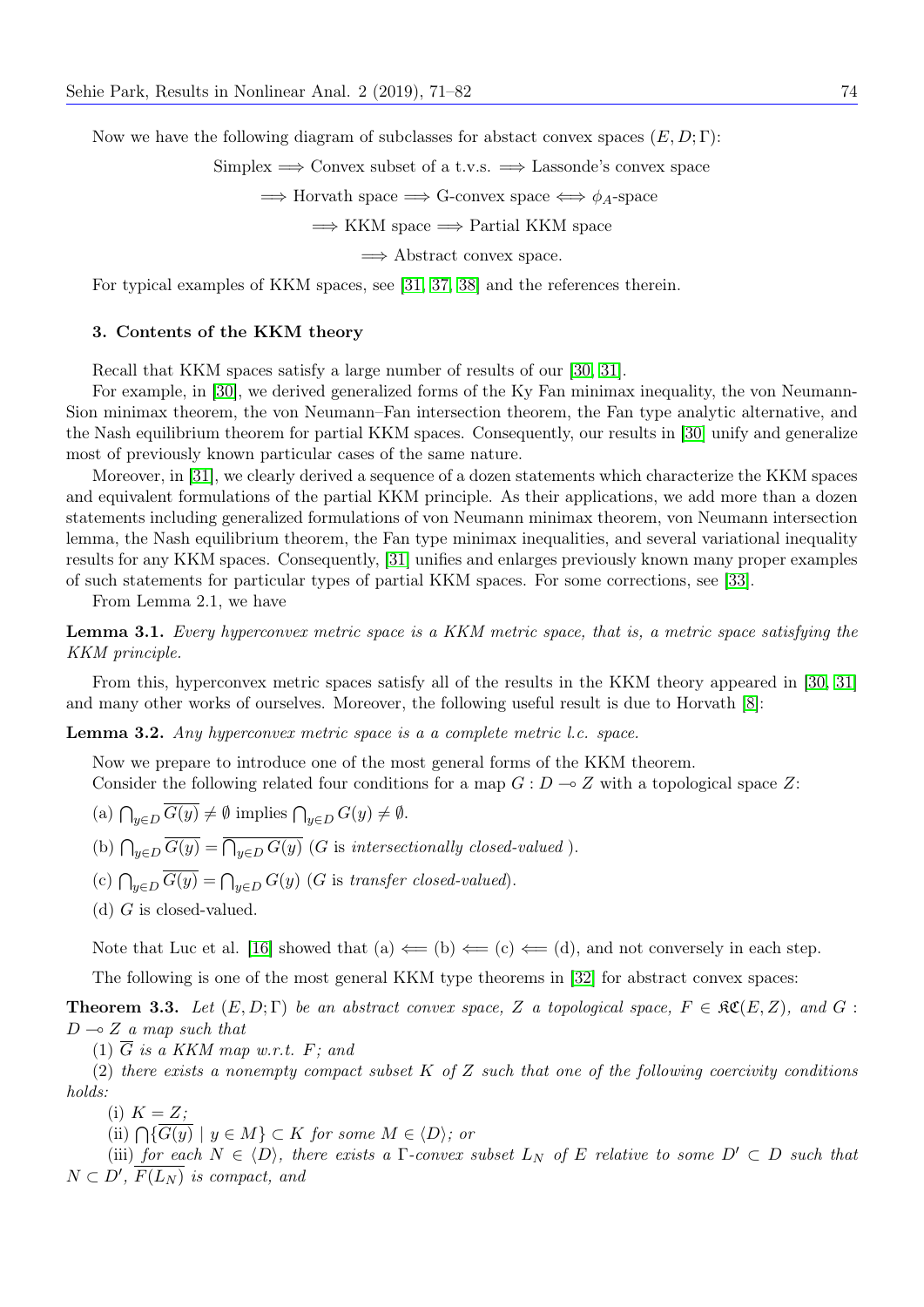$$
\overline{F(L_N)} \cap \bigcap_{y \in D'} \overline{G(y)} \subset K.
$$

Then we have

$$
\overline{F(E)} \cap K \cap \bigcap_{y \in D} \overline{G(y)} \neq \emptyset.
$$

Furthermore,

(a) if G is transfer closed-valued, then  $F(E) \cap K \cap \bigcap \{G(y) \mid y \in D\} \neq \emptyset$ ; and

(β) if G is intersectionally closed-valued, then  $\bigcap \{G(y) \mid y \in D\} \neq \emptyset$ .

Of course, this applies to hyperconvex metric spaces and their generalizations.

From the partial KKM principle [\[31\]](#page-11-12) or Theorem 3.3, we have a whole intersection property of the Fan type as follows:

Corollary 3.4. Let  $(E, D; \Gamma)$  be a partial KKM space and  $G: D \to E$  a map such that

(1) G is a closed-valued KKM map; and

(2)  $\bigcap_{z \in M} G(z)$  is compact for some  $M \in \langle D \rangle$ Then we have  $\bigcap_{z\in D} G(z) \neq \emptyset$ .

For hyperconvex metric space, the following was originally given by Khamsi [\[11\]](#page-11-1):

Corollary 3.5. [KKM-Map Principle] Let H be a hyperconvex metric space, X an arbitrary subset of H, and  $G: X \to H$  a KKM map such that each  $G(x)$  is finitely (metrically) closed. Then the family  $\{G(x) : x \in X\}$ has the finite intersection property.

We need the following:

**Definition.** Let  $(E \supset D; \Gamma)$  be an abstract convex space. Then  $E_0 \subset E$  is called a *subspace* of the given abstract convex space whenever  $(E_0 \supset E_0 \cap D; \Gamma')$  is an abstract convex space, where  $\Gamma'_A = \Gamma_A$  for each  $A \in \langle E_0 \cap D \rangle$ .

From now on, we are going to find generalizations of hyperconvex metric spaces within the category of partial KKM spaces or else.

#### 4. Metric spaces

Let A be a nonempty bounded subset of a metric space  $(M, d)$ . Then we define the following as in Khamsi [\[11\]](#page-11-1):

(i)  $BI(A) = ad(A) := \bigcap \{ B \subset M \mid B \text{ is a closed ball in } M \text{ such that } A \subset B \}.$ 

(ii)  $\mathcal{A}(M) := \{A \subset M \mid A = \text{ad}(A)\}\text{, i.e., } A \in \mathcal{A}(M)$  iff A is an intersection of closed balls. In this case we will say  $A$  is an *admissible* subset of  $M$ .

(iii) A is called *subadmissible*, if for each  $N \in \langle A \rangle$ , ad(N)  $\subset A$ . Obviously, if A is an admissible subset of M, then A must be subadmissible.

For a point  $x \in M$  and  $t > 0$ , let

$$
B(x,t) := \{ y \in M \mid d(x,y) \le t \} \text{ and } N(x,t) := \{ y \in M \mid d(x,y) < t \}.
$$

We introduce new definitions:

**Definition.** An abstract convex space  $(M \supset D; \Gamma)$  is called simply a *metric space* if  $(M, d)$  is a metric space, D is a nonempty set, and  $\Gamma : \langle D \rangle \to \mathcal{A}(M)$  is a map having admissible values. A map  $G : D \multimap M$  is a KKM map if  $\Gamma_A \subset G(A)$  for each  $A \in \langle D \rangle$ .

A Γ-convex subset of  $(M \supset D; \Gamma)$  is said to be *subadmissible* by some authors.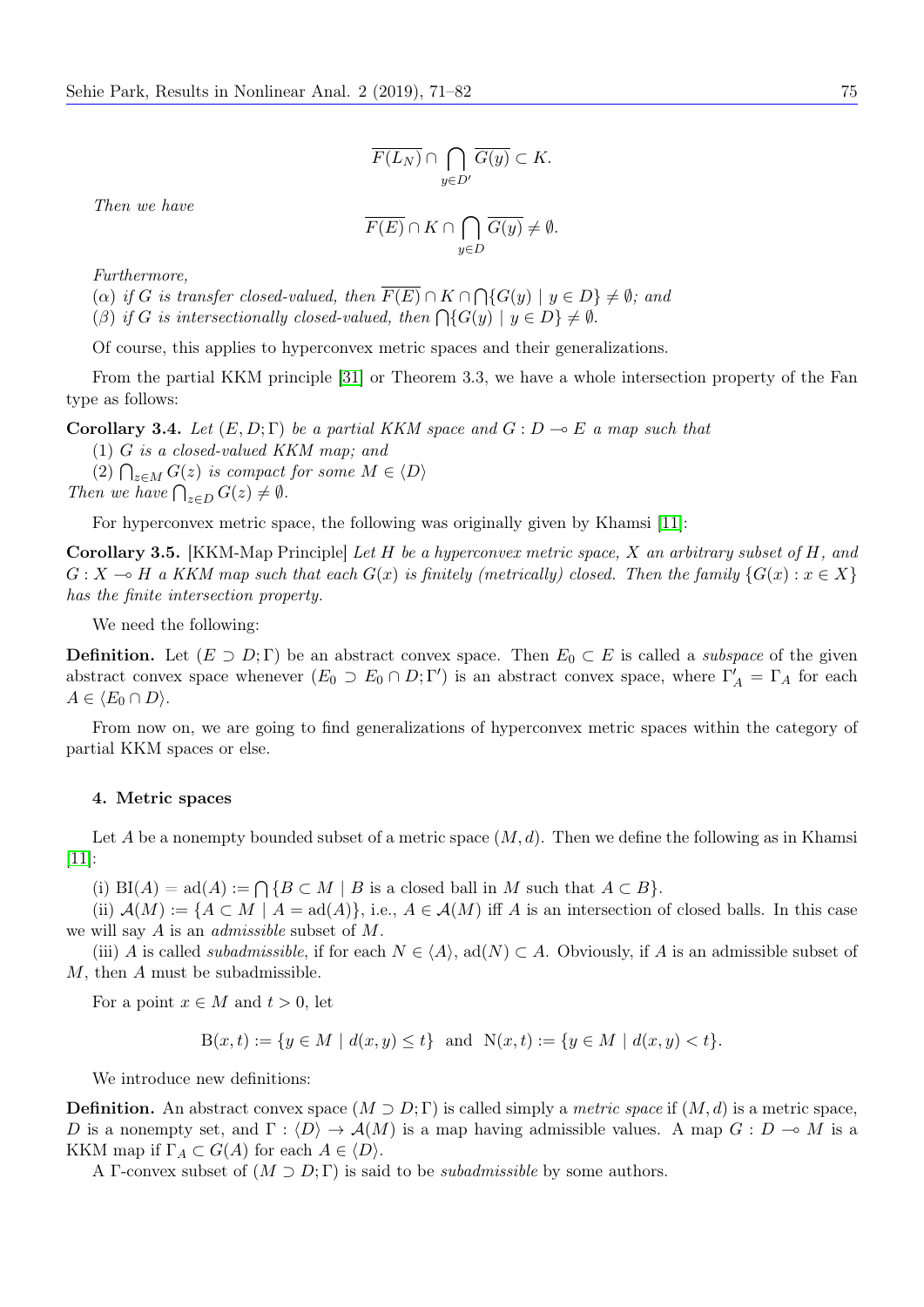**Example.** For the following examples, we can make metric spaces  $(M, D; \Gamma)$ .

- (1) Any normed vector space.
- (2) Any metrizable topological vector space.
- (3) Any hyperconvex metric spaces.

The following are from Park [\[29\]](#page-11-19):

**Definition.** Let X be a nonempty subset of a metric space  $(M, d)$ . A map  $F : X \multimap M$  is said to have the almost fixed point property (simply, a.f.p.p.) if for any  $\varepsilon > 0$ , there exists an  $x_{\varepsilon} \in X$  such that  $F(x_{\varepsilon}) \cap B(x_{\varepsilon}, \varepsilon) \neq \emptyset.$ 

**Theorem 4.1.** Let  $(M \supset D; \Gamma)$  be a metric space and X a  $\Gamma$ -convex subset of M such that  $X \cap D$  is dense in X. Suppose that  $F \in \mathfrak{RC}(X,X)$  [resp.  $F \in \mathfrak{RO}(X,X)$ ] such that  $F(X)$  is totally bounded. Then F has the a.f.p.p.

**Theorem 4.2.** Let  $(M \supset D; \Gamma)$  be a metric space and X a  $\Gamma$ -convex subset of M such that  $X \cap D$  is dense in X. Then any compact closed map  $F \in \mathfrak{RC}(X,X)$  [resp.  $\mathfrak{SO}(X,X)$ ] has a fixed point.

In [\[26\]](#page-11-11), we had the following:

**Lemma 4.3.** Let  $(E, D; \Gamma)$  be an abstract convex space, Z, W two topological spaces,  $F \in \mathcal{RC}(E, Z)$  and  $f: Z \to W$  a continuous function. Then  $f F \in \mathfrak{RC}(E, W)$ . This also holds for  $\mathfrak{RD}$  instead of  $\mathfrak{RC}$ .

As a consequence of Theorem 4.2 and Lemma 4.3, we obtain a Schauder type fixed point theorem for metric spaces:

Corollary 4.4. Let  $(M \supset D; \Gamma)$  be a metric space and X a  $\Gamma$ -convex subset of M such that  $X \cap D$  is dense in X. If the identity map  $1_X \in \mathfrak{RC}(X,X)$  [resp.  $1_X \in \mathfrak{RD}(X,X)$ ], then any compact continuous function  $f: X \longrightarrow X$  has a fixed point.

Note that Theorems 4.1, 4.2, Lemma 4.3 and Corollary 4.4 properly generalize the corresponding ones in [\[1\]](#page-10-2). Moreover, the authors of [\[1\]](#page-10-2) claimed that acyclic maps defined on G-convex spaces have the KKM property; but it was already shown by Park and Kim in 1997.

**Corollary 4.5.** Let H be a hyperconvex metric space and  $f : H \to H$ . If f is continuous and compact, then f has a fixed point.

#### 5. Metric type spaces

In 2005, motivated by Khamsi's earlier work [\[10\]](#page-11-4) on hyperconvex metric spaces, Amini-Fakhar-Zafaran [\[1\]](#page-10-2) adopted the terminology as in the previous section for metric spaces. Then they obtained a Schauder type fixed point theorem for metric spaces as follows ([\[1\]](#page-10-2), Corollary 2.4):

**Proposition 5.1.** [\[1\]](#page-10-2) Let  $(M, d)$  be a metric space and X a nonempty subadmissible subset of M. Suppose that the identity map  $1_X : X \to X$  belongs to  $\mathfrak{RC}(X,X)$ , then any continuous map  $f : X \to X$  such that  $clf(X)$  is compact, has a fixed point.

In our terminology, if X is a partial KKM space, every continuous compact selfmap of X has a fixed point. Note that Proposition 5.1 follows from Corollary 4.4.

It is stated in [\[1\]](#page-10-2) that Fakhar - Zafarani have shown that those multifunctions defined on G-convex spaces which are closed, compact and acyclic valued have the KKM property. However we noted earlier that  $\mathfrak{A}_{c}^{\kappa}$ has the KKM property.

In the following, we give some facts on the metric spaces X for which the identity mapping  $1_X : X \to X$ belongs to  $\mathcal{RC}(X, X)$ ; that is, X is a partial KKM space.

**Definition.** [\[1\]](#page-10-2) We say that  $(M, d)$  is an  $NR$ -metric space, if there exists a closed convex subset  $(E, \rho)$  of a completely metrizable Hausdorff topological vector space  $(V, \rho)$  in which

 $\rho(\alpha x_1 + \beta x_2, \alpha y_1 + \beta y_2) \leq \max(\rho(x_1, y_1), \rho(x_2, y_2))$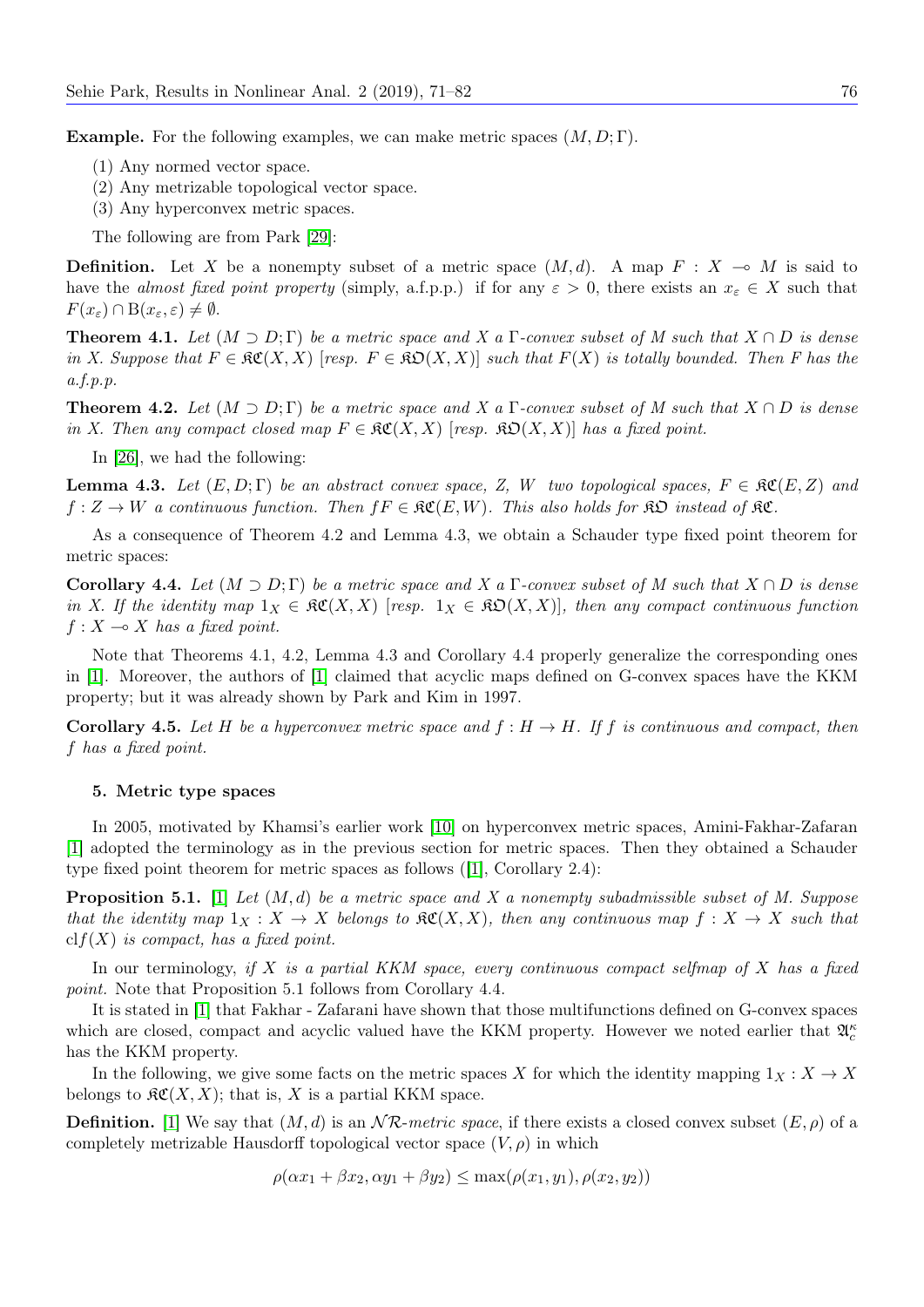for each  $x_1, x_2, y_1, y_2 \in E$ ,  $\alpha + \beta = 1$ ,  $\alpha, \beta > 0$ 

such that  $(M, d)$  can be isometrically embedded into  $(E, \rho)$  and there exists a nonexpansive retraction  $r: E \to M$ .

Every hyperconvex metric space is an  $\mathcal{NR}$ -metric space, and every  $\mathcal{NR}$ -metric space is a generalized convex space in the sense of Park; see [\[1\]](#page-10-2).

Later in 2010, Turkoglu-Abuloha-Abdeljawad [\[43\]](#page-11-2) defined KKM maps in cone metric spaces and obtained some fixed point theorems. Also they defined  $\mathcal{NR}$ -cone metric spaces and hyperconvex cone metric spaces as generalizations to the same concepts for metric spaces, and hence generalized the results of Amini-Fakhar-Zafarani [\[1\]](#page-10-2) in 2005.

The following is an example ([\[43\]](#page-11-2), Corollary 17):

**Proposition 5.2.** [\[43\]](#page-11-2) Let  $(M, d)$  be a cone metric space and X a nonempty subadmissible subset of M. Suppose that X is a partial KKM space (that is, the identity map  $1_X \in \mathfrak{RC}(X,X)$ ), then any continuous compact map  $f: X \to X$  has a fixed point.

It is shown that in every  $N\mathcal{R}$ -cone metric space  $(M; d)$ , any subadmissible subset X of M is a partial KKM space; see ([\[43\]](#page-11-2), Lemma 25).

Moreover, in 2010, Khamsi and Hussain [\[12\]](#page-11-3) discussed some recent results about KKM maps in cone metric spaces, and also discussed the fixed point existence results of multimaps defined on such metric spaces. In particular they showed that most of the new results are merely copies of the classical ones and do not necessitate the underlying Banach space nor the associated cone.

They defined metric type spaces and obtained the following ([\[12\]](#page-11-3), Theorem 4.3):

**Theorem 5.3.** [\[12\]](#page-11-3) Let  $(M, d)$  be a metric type space and X a nonempty subadmissible subset of M. Suppose that X is a partial KKM space, then any continuous compact map  $f: X \to X$  has a fixed point.

Furthermore, in 2011, Hussain and Shah [\[10\]](#page-11-4) introduced cone b-metric spaces and defined KKM maps on them. The following is a sample result ([\[10\]](#page-11-4), Theorem 4.4):

**Theorem 5.4.** [\[10\]](#page-11-4) Let  $(M, D)$  be a cone b-metric space and X a nonempty subadmissible subset of M. Suppose that X is a partial KKM space. Then any continuous compact map  $f: X \to X$  has a fixed point.

Note that, in [\[10\]](#page-11-4) and [\[12\]](#page-11-3), their authors assumed the existence of partial KKM spaces, but did not give any concrete example of them.

## 6. Metric spaces with continuous midpoints

In 2009, Horvath [\[9\]](#page-11-8) introduced continuous midpoint spaces as a generalization of various types of metric spaces as follows:

**Definition.** [\[9\]](#page-11-8) A continuous midpoint map on a metric space  $(X, d)$  is a continuous map  $\mu : X \times X \to X$ such that, for all  $(a, b) \in X \times X$ ,  $d(a, \mu(a, b)) = (1/2)d(a, b) = d(b, \mu(a, b))$ . If  $\mu$  is a continuous midpoint map then  $\tilde{\mu}(a, b) = \mu(b, a)$  is also a continuous midpoint map. The triple  $(X, d, \mu)$  is called a continuous midpoint space. Given a continuous midpoint space  $(X, d, \mu)$  it is natural to say that a closed subset C of X is convex if, for all  $(a, b) \in C \times C$ ,  $\mu(a, b) \in C$ .

Example. Horvath [\[9\]](#page-11-8) gave a large number of examples of continuous midpoint spaces. We give some of them which are complete as follows:

- (1) Closed convex subsets of Banach spaces.
- (2) Hyperconvex metric spaces due to Aronszajn and Panitchpackdi.
- (3) Hilbert spaces.

(4) Completion of Bruhat-Tits spaces [= Hadamard spaces, that is, complete and simply connected metric spaces of nonpositive curvature (= complete  $CAT(0)$  spaces).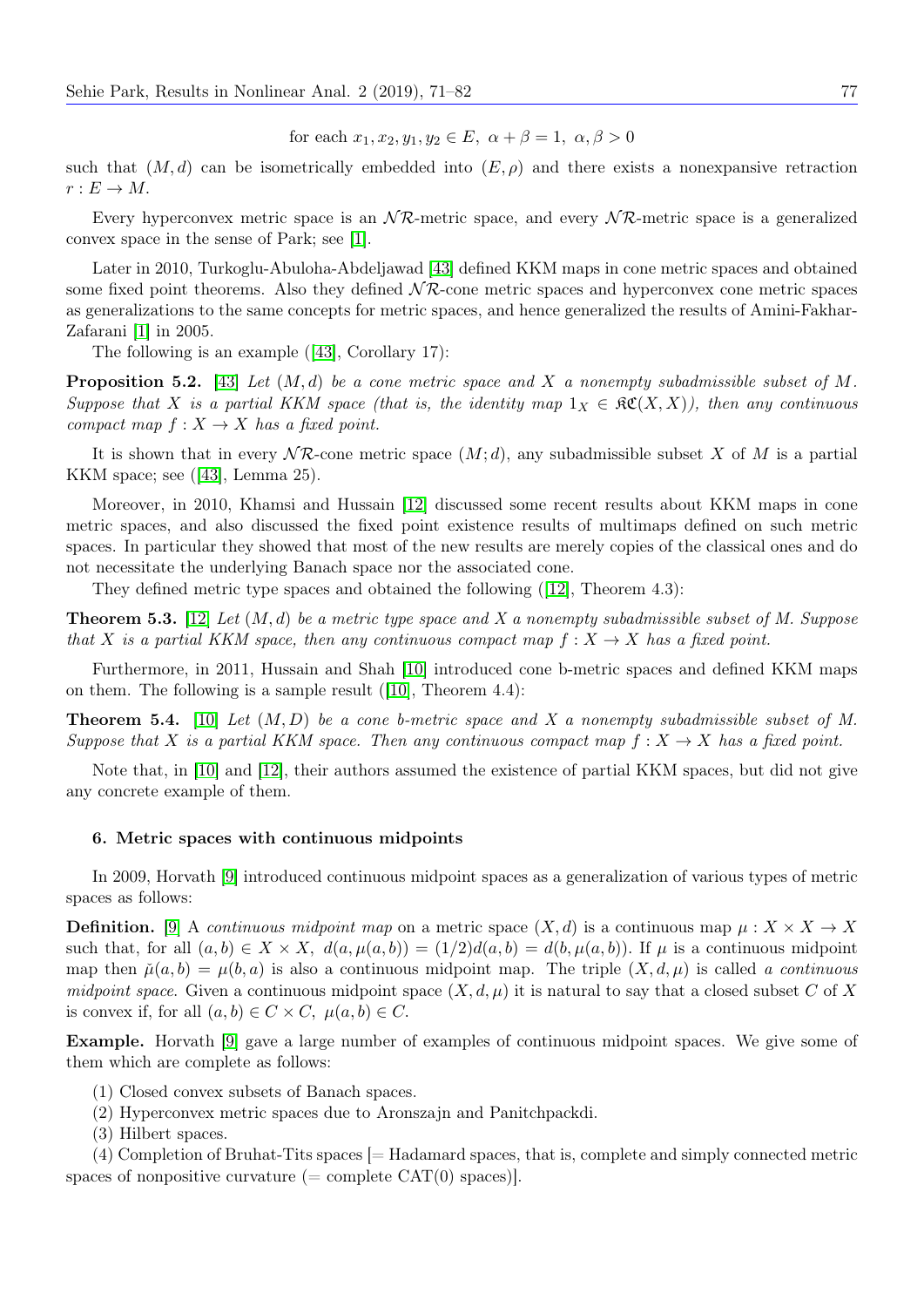(5) Complete R-trees [= hyperconvex metric spaces with unique metric segments].

(6) Buseman midpoint spaces [includes hyperbolic metric spaces in the sense of Kirk and Reich-Shafrir; see [\[38\]](#page-11-14).].

**Lemma 6.1.** [\[9\]](#page-11-8) Nonempty geodesically convex subsets of a complete continuous midpoint space  $(X, d, \mu)$  are contractible.

Here we stop to quote Horvath [\[9\]](#page-11-8), and give a new definition.

**Definition.** An abstract convex space  $(X, D; \Gamma)$  is called a *Horvath midpoint space* whenever X is a complete continuous midpoint metric space, D is a nonempty subset of X, and  $\Gamma: \langle D \rangle \to X$  is a multimap such that  $\Gamma(A) = \Gamma_A$  is a geodesically convex subset containing A and  $\Gamma_A \subset \Gamma_B$  if  $A \subset B \in \langle D \rangle$ .

Proposition 6.2. Any Horvath midpoint space is a Horvath space and hence a KKM space.

Therefore, any Horvath midpoint space satisfies all results in [\[30,](#page-11-15) [31\]](#page-11-12). The above Examples (1)–(6) are Horvath midpoint spaces. However, it seems to be hard to check whether their subsets is geodesically convex in the sense of Horvath, in general.

Also, note that  $\Gamma(A) = \Gamma_A$  in Definition and Proposition 6.2 can be replaced by any homotopically trivial values.

## 7. Global NPC spaces with CHFP

In 2009, Niculescu and Roventa [\[17\]](#page-11-9) extended Fan's minimax inequality to the context of metric spaces with global nonpositive curvature (NPC). As a consequence, a general result on the existence of a Nash equilibrium is obtained by them:

**Definition.** [\[17\]](#page-11-9) A global NPC space is a complete metric space  $E = (E, d)$  such that, for each pair of points  $x_0, x_1 \in E$ , there exists a point  $y \in E$  such that

$$
d(x_0, y) = d(y, x_1) = \frac{1}{2}d(x_0, x_1).
$$

In a global NPC space E each pair of points  $x_0, x_1 \in E$  can be connected by a *geodesic* (that is, by a rectifiable curve  $\gamma : [0,1] \to E$  such that the length of  $\gamma_{[s,t]}$  is  $d(\gamma(s), \gamma(t))$  for all  $0 \le s \le t \le 1$ ). Moreover, this geodesic is unique.

**Definition.** [\[17\]](#page-11-9) A set  $C \subset E$  is called *convex* if  $\gamma([0,1]) \subset C$  for each geodesic  $\gamma : [0,1] \to C$  joining  $\gamma(0), \gamma(1) \in C.$ 

**Examples** of global NPC spaces  $E$  are given in [\[17\]](#page-11-9):

(1) Every Hilbert space.

- (2) A complete, simply connected Riemannian manifold  $(M, g)$  with a nonpositive sectional curvature.
- (3) The Bruhat-Tits building (in particular, trees).
- (4) All closed convex subset of a global NPC space. etc.

We note that the concept of a global NPC space is slightly general than a complete continuous midpoint metric space of Horvath [\[9\]](#page-11-8) since the former does not required the continuity of midpoints.

Therefore, the following popular types of Horvath spaces are global NPC spaces:

Hadamard manifolds, hyperconvex metric spaces, hyperbolic metric spaces, complete CAT(0) spaces (Hadamard spaces), complete R-trees, etc.

Niculescu and Roventa [\[17\]](#page-11-9) begins with the 1961 KKM lemma of Ky Fan, where Hausdorffness is redundant. They recalled that the notion of a convex hull of a finite set of E is introduced via the formula

$$
\mathrm{co}F = \bigcup_{n=1}^{\infty} F_n,
$$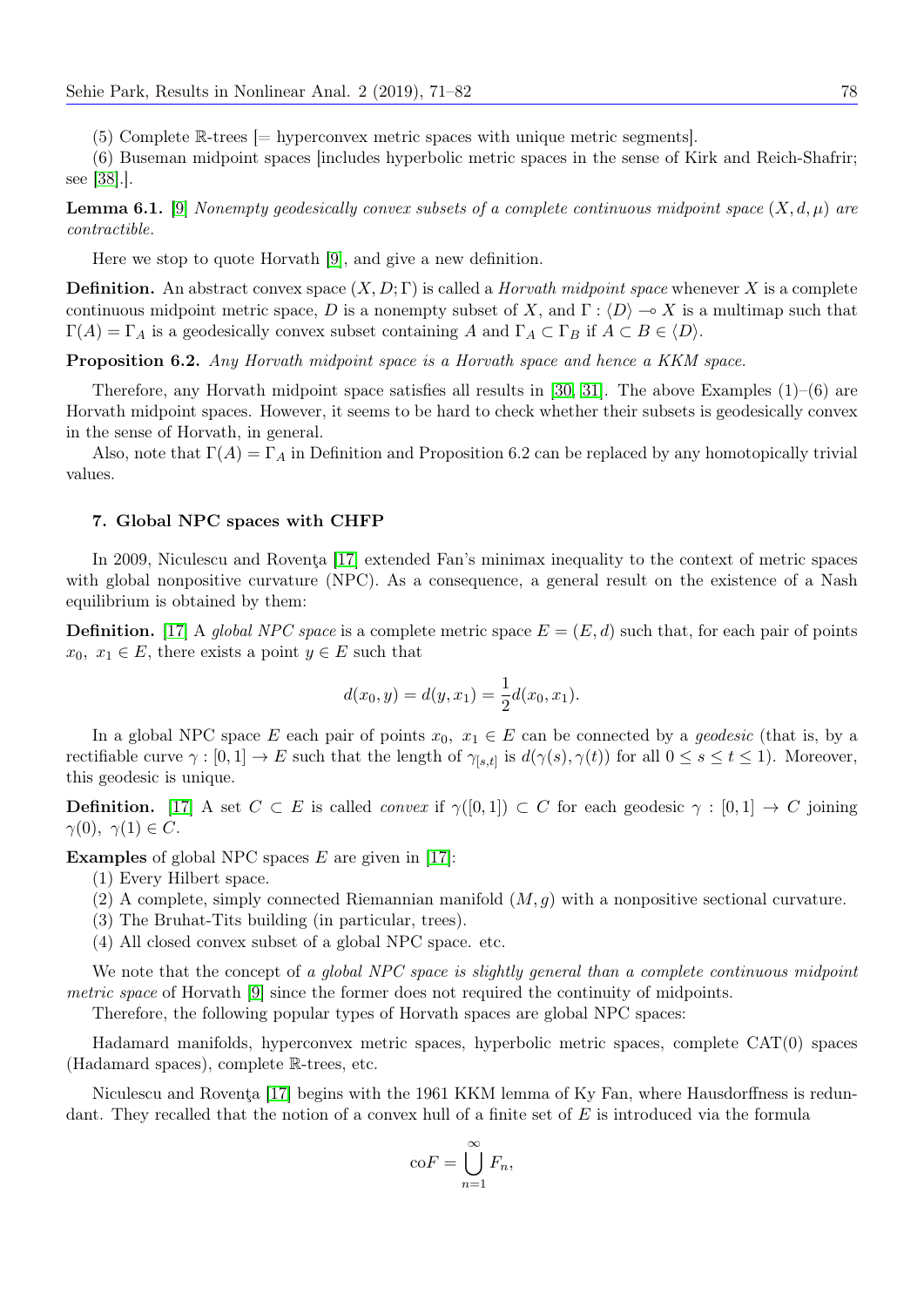where  $F_0 = F$  and for  $n \ge 1$  the set  $F_n$  consists of all points in E which lie on geodesics which start and end in  $F_{n-1}$ .

Lemma 7.1. [\[17\]](#page-11-9) The KKM Lemma extends to any global NPC space E, provided that the closed convex hull of every nonempty finite subsets of E has the fixed point property.

From this, they obtain a Ky Fan type minimax inequality (Theorem 1), a much more general result (Theorem 2), its non-symmetric version (Theorem 3), and existence of a g-equilibrium, a fact that generalizes the well-known result on the Nash equilibrium (Theorem 4).

Let the abstract convex space  $(E \supset D; \Gamma)$  consists of a global NPC space E, provided that the closed convex hull  $\Gamma(A)$  of every nonempty finite subsets A of D has the fixed point property. Then Lemma 7.1 implies

## **Theorem 7.2.**  $(E \supset D; \Gamma)$  is a partial KKM space.

Consequently, a large number of results in Park [\[31\]](#page-11-12) holds; that is, the Ky Fan type minimax inequality, the von Neumann-Sion minimax theorem, the Nash-Fan type equilibrium theorem, and many others.

Example. (1) Horvath [\[8\]](#page-10-1) and Khamsi [\[11\]](#page-11-1) showed that hyperconvex metric spaces are KKM spaces. This seems to be the first example of the above Theorem 7.2 and the origin of the method of this section.

In his proof Khamsi applied that  $C = \text{conv}(A)$  for  $A \in \langle H_{\infty} \rangle$  has the fixed point property. This seems to be the origin of the CHFP of Niculescu-Rovenţa [\[17\]](#page-11-9).

(2) Kirk-Panyanak [\[15\]](#page-11-20) proved a KKM theorem for geodesically bounded R-trees. The proof is almost same to that of Khamsi [\[10\]](#page-11-4). Note that an  $\mathbb{R}$ -tree is a CAT(0) space and a complete  $\mathbb{R}$ -tree is a hyperconvex metric space.

(3) Shabanian-Vaezpour [\[42\]](#page-11-21): A  $CAT(0)$  space X has *convex hull finite property* if the closed convex hull of every nonempty finite subset of X has the fixed point property. Suppose that E is a complete  $CAT(0)$ space with the convex hull finite property and  $X$  is a nonempty subset of  $E$ . Then  $X$  is a partial KKM space. This KKM principle is applied to some fixed point theorems and best approximation theorems in CAT(0) spaces.

(4) Kimura-Kishi [\[14\]](#page-11-22): An Hadamard space X has Convex Hull Finite Property (CHFP for short) if every continuous mapping  $f : \text{cloc } A \to \text{cloc } A$  has a fixed point for every finite subset A of X, where  $\text{cloc } E$  is the closure of co A. Adopted the KKM lemma of Niculescu-Roventa [\[17\]](#page-11-9) that any nonempty subset  $C$  of a Hadamard space  $X$  with CHFP is a KKM space. On such spaces with the CHFP, they defined and studied resolvent operators for an equilibrium problem.

Note that global NPC spaces with CHFP seem to be not comparable to Horvath midpoint spaces.

#### 8.  $\aleph_0$ -spaces

In 2012, Bansami and Riahi [\[5\]](#page-10-4) introduced the topological structure of  $\aleph_0$ -spaces which is a generalization of hyperconvex metric spaces. Then they established an associated KKM finite intersection lemmas. As applications they gave an  $\aleph_0$ -space version of Fan's best approximation theorem for set-valued mappings and some fixed point theorems.

The following is due to Espinola and Lopez [\[6\]](#page-10-3):

**Definition.** [\[6\]](#page-10-3) Let  $m \in \mathbb{N}$ . A metric space  $(X, d)$  is said to be m-hyperconvex if for any class  $\{x_{\alpha} : \alpha \in \mathcal{A}\}\$ in X and  $\{r_{\alpha} : \alpha \in \mathcal{A}\}\$ in  $\mathbb{R}^+$  with  $card(\mathcal{A}) < m$ , one has

$$
d(x_{\alpha}, x_{\beta}) \le r_{\alpha} + r_{\beta}, \forall \alpha, \beta \in \mathcal{A} \Longrightarrow \bigcap_{\alpha \in \mathcal{A}} \mathcal{B}(x_{\alpha}, r_{\alpha}) \neq \emptyset.
$$

If X is m-hyperconvex for every  $m \in \mathbb{N}$ , we say that X is  $\aleph_0$ -hyperconvex.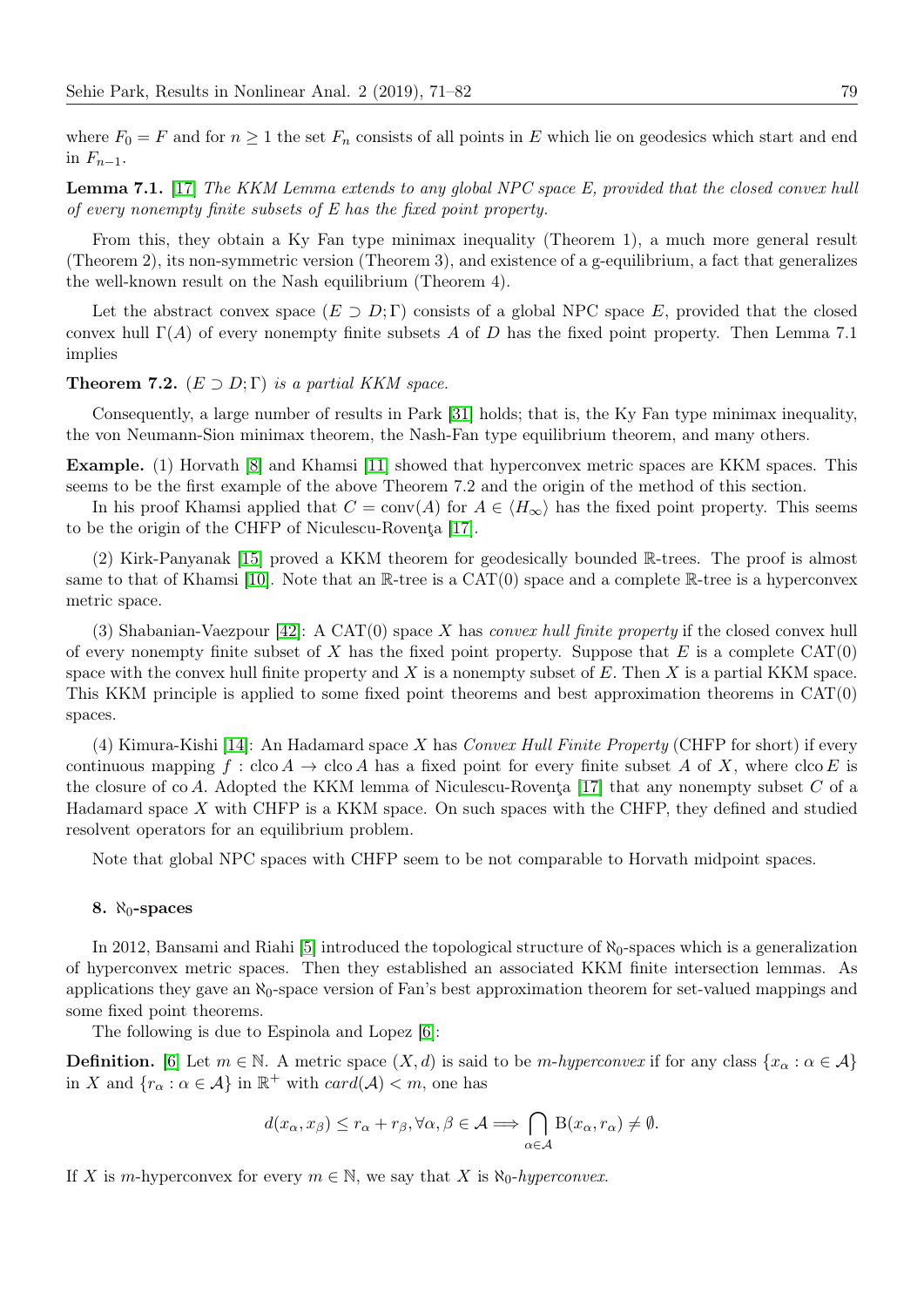Remark that if cardinality of  $A$  is not fixed, we only say X to be hyperconvex. It is clear that hyperconvexity is stronger than m-hyperconvexity, for each  $m$ . The notion of m-hyperconvexity is also stronger than  $m_0$ -hyperconvexity if  $m_0 < m$ , and the inclusion is strict.

Espinola and Lopez [\[6\]](#page-10-3) gave characterization of a complete  $\aleph_0$ -hyperconvex metric space.

Moreover, Bansami and Riahi [\[5\]](#page-10-4) introduced the following and some examples:

**Definition.** [\[5\]](#page-10-4) Let H be a nonempty set, M be a topological space and  $R : \langle H \rangle \to M$ . The triplet  $(H, M, R)$ is said to be an  $\aleph_0$ -space if

- (1)  $\forall A \in \langle H \rangle$ ,  $R(A)$  is a nonempty complete  $\aleph_0$ -hyperconvex metric space;
- (2)  $\forall A, B \in \langle H \rangle$ ,  $A \subset B$  implies  $R(A) \subset R(B)$  metrically.

Note that  $(H, M, R)$  is an abstract convex space  $(M, H; R)$  in our sense; see Section 2. Actually, the authors of [\[5\]](#page-10-4) showed several KKM theoretic results on such spaces. It might interesting to check that  $(M, H; R)$  is a partial KKM space.

# 9. Literature on History

In our previous work [\[34\]](#page-11-0), we collected a large number of references on hyperconvex metric spaces related to the KKM theory and later, we found that there are too many articles on that spaces. In this section, we introduce some recent works related to the subject of this article which appeared after the publication of our previous article [\[34\]](#page-11-0).

#### **Park**  $[34]$  — JNAS54(2)

Abstract. For a long period, the study of hyperconvex metric spaces introduced by Aronszajn and Panitchpackdi in 1956 was concentrated to the fixed point property of nonexpansive maps. However, since Khamsi in 1996 found a KKM theorem for such spaces, there have appeared a large number of works on them related to the KKM theory. In the present review, we follow the various stages of developments of the KKM theory of hyperconvex metric spaces. In fact, we introduce abstracts of articles on such theory and give comments or generalizations of the results there if necessary. We show that many results in those articles are consequences of (partial) KKM space theory developed by ourselves from 2006.

Comments: Horvath first noted that hyperconvex metric spaces are c-spaces (or Horvath spaces) [\[8\]](#page-10-1) and later Horvath midpoint spaces [\[9\]](#page-11-8). In Park [\[34\]](#page-11-0), there is a list of 53 related articles to the KKM theory of hyperconvex metric spaces beginning with Khamsi's paper in 1996 and ending a paper of Markin and Shahzad in 2015. So we will not mention most of them in the present article. However, some articles not appeared in Park [\[34\]](#page-11-0) will mention here.

# **Park**  $[35]$  — LNA  $2(1)$

Abstract. Recent results in the KKM theory of abstract convex spaces and the related multimap classes KC and KO are applied to deduce generalizations of results on KKM maps in metric type spaces of Khamsi - Hussain [\[12\]](#page-11-3).

## **Park**  $[36]$  — NAF 22(2)

Abstract. In 1996, Khamsi established the KKM theorem for hyperconvex metric spaces and applied it to obtain a Schauder type fixed point theorem. This line of study has been followed by a large number of authors. In this article, we show that the KKM theorem, best approximation theorem, and the Schauder type fixed point theorem for hyperconvex metric spaces due to Khamsi can be extended to partial KKM metric spaces.

#### **Park**  $[37]$  — JNAS 56(2)

Abstract. We review briefly the history of the KKM theory from the original Knaster-Kuratowski-Mazurkiewicz (KKM) theorem on simplices in 1929 to the birth of the new (partial) KKM spaces by the following stages: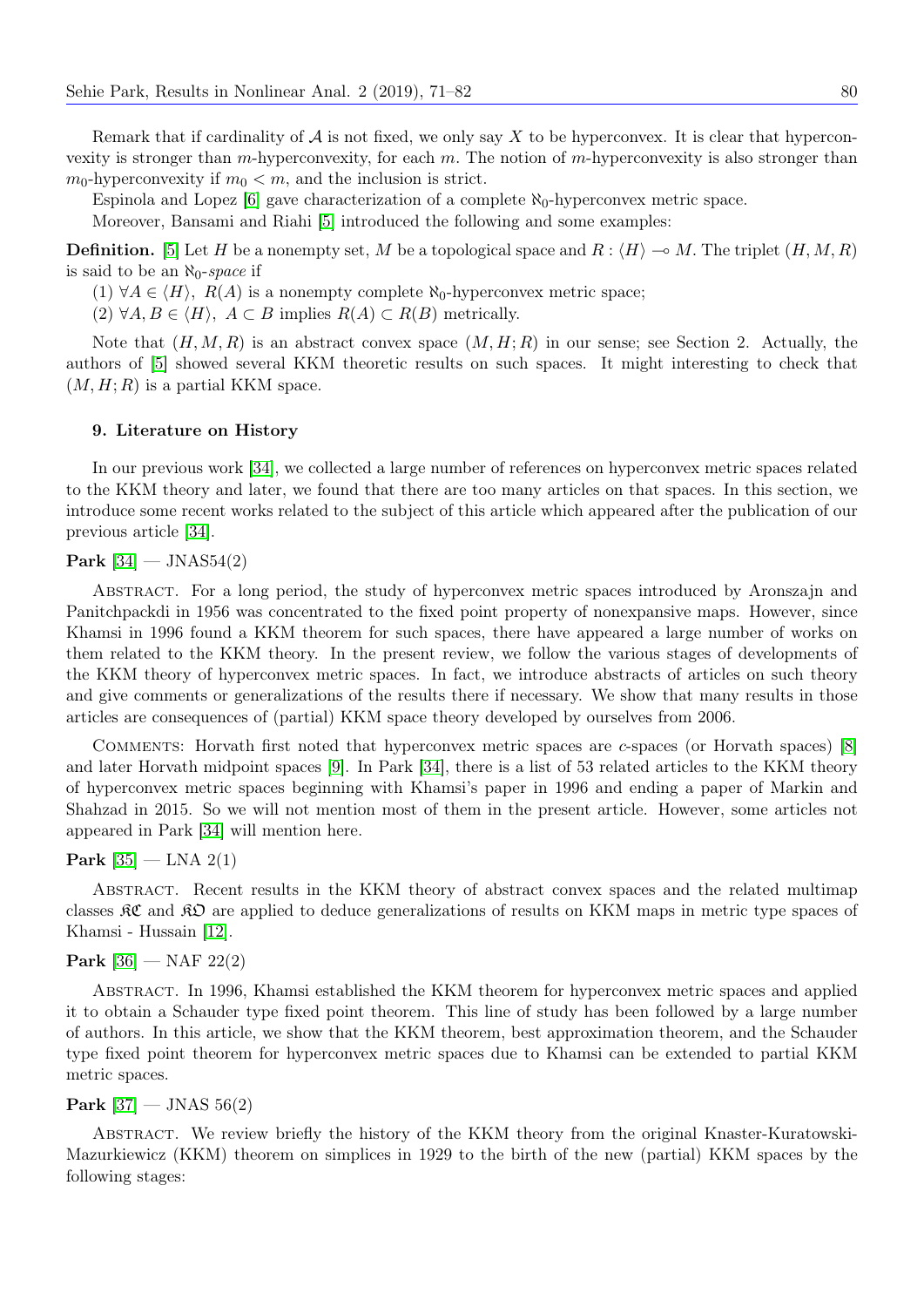- (1) We recall some early equivalent formulations of the Brouwer fixed point theorem and some statements implying the KKM theorem.
- (2) We summarize Fan's foundational works on the KKM theory from 1960s to 1980s.
- (3) Recall the early leading works of Granas since 1978.
- (4) In 1983-2005, basic results in the theory were extended to convex spaces by Lassonde, to H-spaces by Horvath, and to G-convex spaces due to Park.
- (5) In 2006, we introduced the concept of abstract convex spaces  $(E, D; \Gamma)$  on which we can construct the KKM theory. Moreover, abstract convex spaces satisfying an abstract form of the KKM theorem and its 'open' version are called KKM spaces. Now the KKM theory becomes mainly the study of KKM spaces.
- (6) Finally, we introduce the KKM space versions of the von Neumann minimax theorem, the von Neumann intersection lemma, the Nash equilibrium theorem, and the Himmelberg fixed point theorem.

## Balaj - Jorquera - Khamsi [\[3\]](#page-10-7) — JFPTA 20

Abstract. We establish several common fixed point theorems for families of set-valued mappings defined in hyperconvex metric spaces. Then we give several applications of our results.

Comments. Some results may be stated in more general forms.

#### **Park**  $[40]$  — JNAS 58(1)

Abstract. In the last decade the KKM theoretic results on the Hadamard manifolds have been extended to various types of H-spaces or Horvath spaces or partial KKM spaces. Such types include the complete continuous midpoint metric spaces due to Horvath in 2009 and the metric spaces with global nonpositive curvature (NPC) and convex hull finite property (CHFP) due to Niculescu–Roventa in the same year. Based on our KKM theory on abstract convex spaces, in the present article, we show that our method can be applied to various types of new spaces. Such results are the KKM theorem, the Fan type minimax inequality, the Fan-Browder fixed point theorem, variational inequalities, von Neumann minimax theorem, Nash equilibrium theorem, etc. Historical remarks are added to the literature on the KKM type results or others on such new spaces.

## Park  $[41]$  — JNCA

ABSTRACT. We introduce a typical subclass of KKM spaces called the Horvath spaces including  $c$ spaces due to him. We show that hyperbolic metric spaces, metric spaces with continuous midpoints, metric spaces with global nonpositive curvature (NPC) and convex hull finite property (CHFP), certain Riemannian manifolds, B-spaces as relatively new examples of Horvath spaces. Many of their properties are introduced by following our previous works [\[30,](#page-11-15) [31\]](#page-11-12).

#### References

- <span id="page-10-2"></span>[1] A. Amini, M. Fakhar, and J. Zafarani, KKM mappings in metric spaces, Nonlinear Anal. 60 (2005), 1045–1052.
- <span id="page-10-0"></span>[2] N. Aronszajn and P. Panitchpakdi, Extensions of uniformly continuous transformations and hyperconvex metric spaces, Pacific J. Math. **6** (1956), 405-439.
- <span id="page-10-7"></span>[3] M. Balaj, E.D. Jorquera, and M.A. Khamsi, Common fixed points of set-valued mappings in hyperconvex metric spaces, J. Fixed Point Theory Appl. 20:2.
- <span id="page-10-6"></span>[4] C. Bardaro and R. Ceppitelli, Some further generalizations of Knaster-Kuratowski-Mazurkiewicz theorem and minimax inequalities, J. Math. Anal. Appl. 132 (1988), 484–490.
- <span id="page-10-4"></span>[5] M. H. El Bansami and H. Riahi, Ky Fan Principle in ℵ0-spaces and some applications, J. Nonlinear Convex Anal. 11(2) (2012), 229–241.
- <span id="page-10-3"></span>[6] R. Espinola and G. Lopez, Extension of compact mappings and  $\aleph_0$ -hyperconvexity, *Nonlinear Anal. TMA*, 49 (2002), 1127–1135.
- <span id="page-10-5"></span>[7] C. Horvath, Contractibility and generalized convexity, *J. Math. Anal. Appl.* **156** (1991), 341–357.
- <span id="page-10-1"></span>[8] C. D. Horvath, Extension and selection theorems in topological spaces with a generalized convexity structure, Ann. Fac. Sci. Toulouse 2 (1993), 253–269.